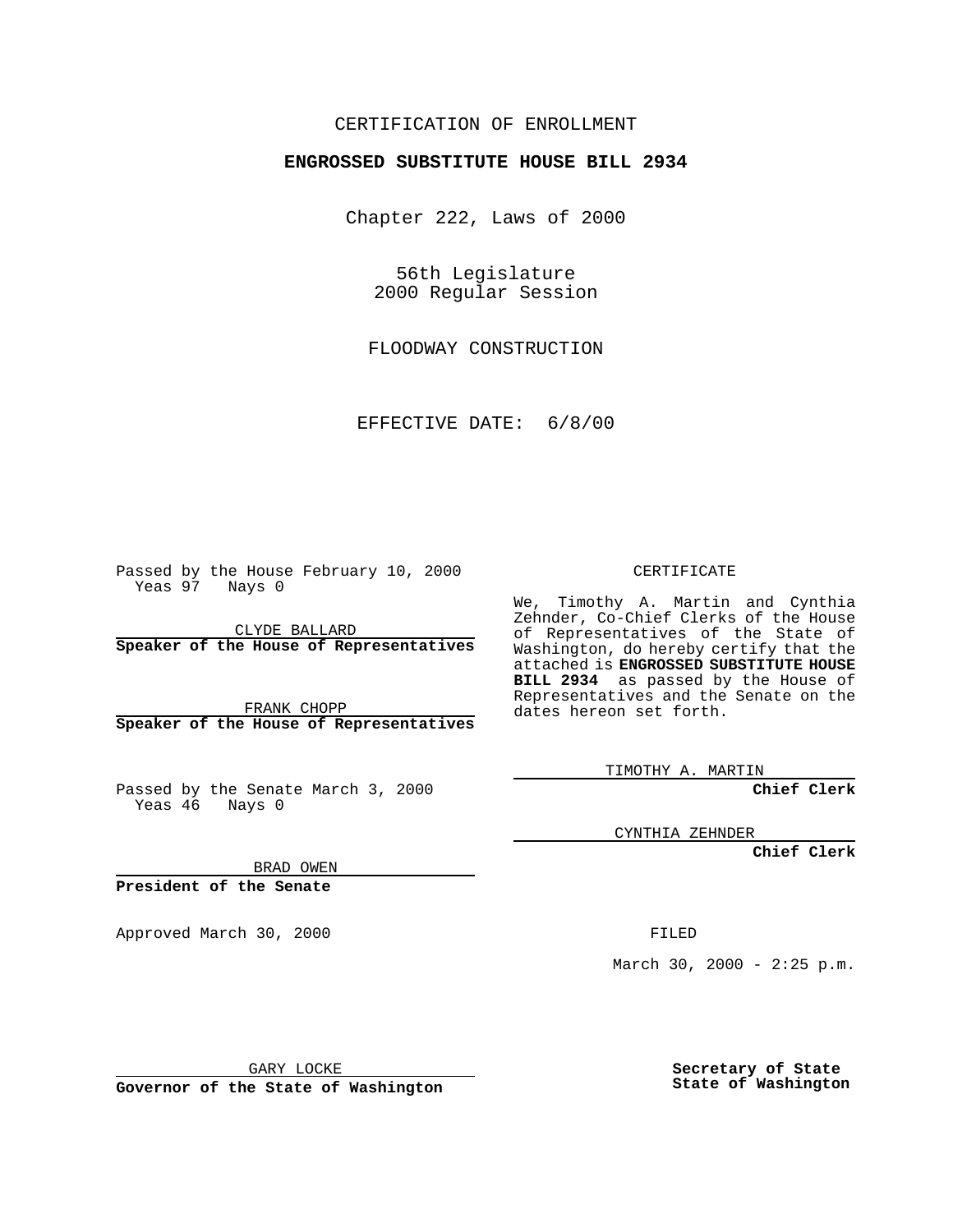## **ENGROSSED SUBSTITUTE HOUSE BILL 2934** \_\_\_\_\_\_\_\_\_\_\_\_\_\_\_\_\_\_\_\_\_\_\_\_\_\_\_\_\_\_\_\_\_\_\_\_\_\_\_\_\_\_\_\_\_\_\_

\_\_\_\_\_\_\_\_\_\_\_\_\_\_\_\_\_\_\_\_\_\_\_\_\_\_\_\_\_\_\_\_\_\_\_\_\_\_\_\_\_\_\_\_\_\_\_

Passed Legislature - 2000 Regular Session

**State of Washington 56th Legislature 2000 Regular Session**

**By** House Committee on Local Government (originally sponsored by Representative Koster)

Read first time 02/02/2000. Referred to Committee on .

 AN ACT Relating to accessory buildings and structures within the flood plain; and amending RCW 86.16.041.

BE IT ENACTED BY THE LEGISLATURE OF THE STATE OF WASHINGTON:

 **Sec. 1.** RCW 86.16.041 and 1999 c 9 s 1 are each amended to read as follows:

 (1) Beginning July 26, 1987, every county and incorporated city and town shall submit to the department of ecology any new flood plain management ordinance or amendment to any existing flood plain management ordinance. Such ordinance or amendment shall take effect thirty days from filing with the department unless the department disapproves such ordinance or amendment within that time period.

 (2) The department may disapprove any ordinance or amendment submitted to it under subsection (1) of this section if it finds that an ordinance or amendment does not comply with any of the following:

 (a) Restriction of land uses within designated floodways including the prohibition of construction or reconstruction, repair, or replacement of residential structures, except for: (i) Repairs, reconstruction, or improvements to a structure which do not increase the ground floor area; and (ii) repairs, reconstruction, or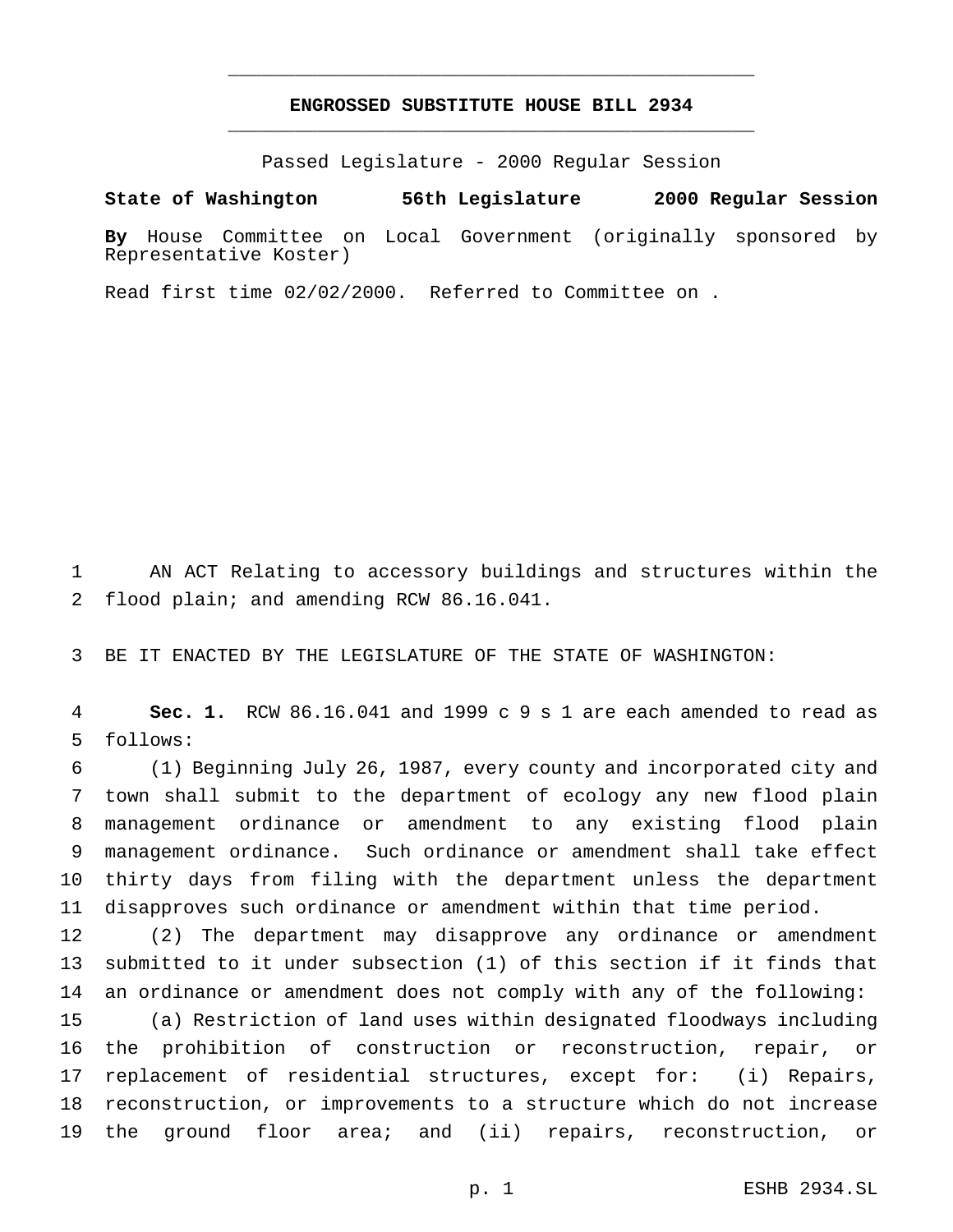improvements to a structure the cost of which does not exceed fifty percent of the market value of the structure either, (A) before the repair, reconstruction, or repair is started, or (B) if the structure has been damaged, and is being restored, before the damage occurred. ((Work done on structures to comply with existing health, sanitary, or safety codes or to structures identified as historic places shall not be included in the fifty percent determination.)) Any project for improvement of a structure to correct existing violations of state or 9 local health, sanitary, or safety code specifications that have been 10 identified by the local code or building enforcement official and which 11 are the minimum necessary to ensure safe living conditions shall not be 12 included in the fifty percent determination. However, the floodway prohibition in this subsection does not apply to existing farmhouses in designated floodways that meet the provisions of subsection (3) of this 15 section, or to substantially damaged residential structures other than farmhouses that meet the depth and velocity and erosion analysis in 17 subsection (4) of this section, or to structures identified as historic places; (b) The minimum requirements of the national flood insurance program; and

 (c) The minimum state requirements adopted pursuant to RCW 86.16.031(8) that are applicable to the particular county, city, or town.

 (3) Repairs, reconstruction, replacement, or improvements to existing farmhouse structures located in designated floodways and which are located on lands designated as agricultural lands of long-term commercial significance under RCW 36.70A.170 shall be permitted subject to the following:

 (a) The new farmhouse is a replacement for an existing farmhouse on the same farm site;

 (b) There is no potential building site for a replacement farmhouse on the same farm outside the designated floodway;

 (c) Repairs, reconstruction, or improvements to a farmhouse shall not increase the total square footage of encroachment of the existing farmhouse;

 (d) A replacement farmhouse shall not exceed the total square 37 footage of encroachment of the ((structure)) farmhouse it is replacing;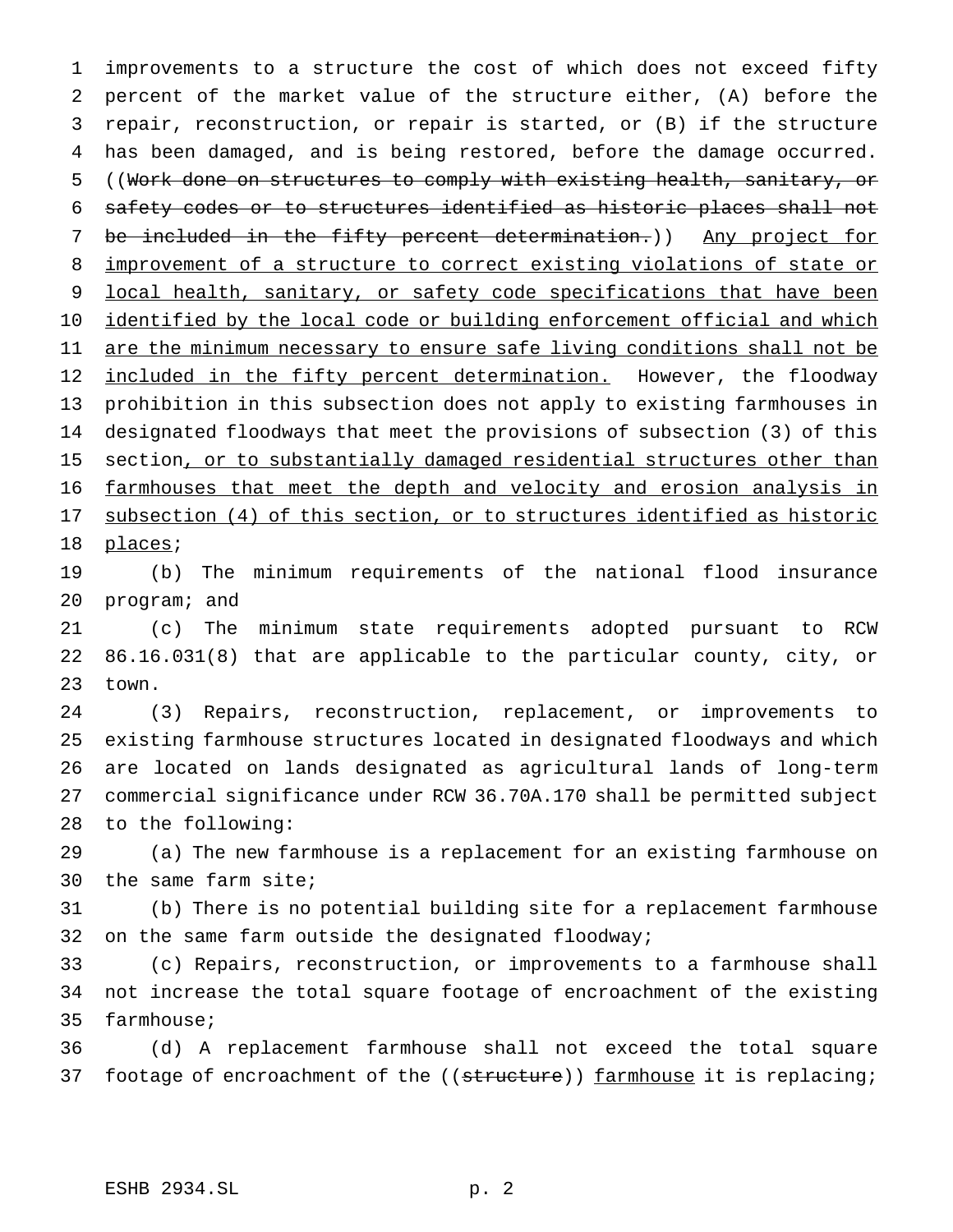(e) A farmhouse being replaced shall be removed, in its entirety, including foundation, from the floodway within ninety days after occupancy of a new farmhouse;

 (f) For substantial improvements, and replacement farmhouses, the elevation of the lowest floor of the improvement and farmhouse respectively, including basement, is a minimum of one foot higher than the base flood elevation;

 (g) New and replacement water supply systems are designed to eliminate or minimize infiltration of flood waters into the system;

 (h) New and replacement sanitary sewerage systems are designed and located to eliminate or minimize infiltration of flood water into the 12 system and discharge from the system into the flood waters; and

 (i) All other utilities and connections to public utilities are designed, constructed, and located to eliminate or minimize flood damage.

 (4) ((Replacement home siting other than farmhouses must evaluate flood depth, flood velocity, and flood-related erosion, in order to identify a building site that offers the least risk of harm to life and 19 property.

 $(5)$ ) For all (( $\theta$ ther)) substantially damaged residential 21 structures other than farmhouses that are located in a designated 22 floodway ((and damaged by flooding or flood-related erosion)), the 23 department, at the request of the town, city, or county with land use 24 authority over the structure, is authorized to assess the risk of harm to life and property posed by the specific conditions of the floodway, and, based upon scientific analysis of depth, velocity, and flood- related erosion, may exercise best professional judgment in recommending to the permitting authority, repair, replacement, or relocation of such damaged structures. The effect of the department's 30 recommendation, with the town, city, or county's concurrence, to allow 31 repair or replacement of a ((flood-damaged residence)) substantially 32 damaged residential structure within the designated floodway is a waiver of the floodway prohibition.

 (( $(6)$ )) (5) The department shall develop a rule or rule amendment guiding the assessment procedures and criteria described in subsections 36 (3)( $(\tau)$ ) and (4)( $(\tau$  and  $(5)$ )) of this section no later than December 37 31, ((<del>1999</del>)) 2000.

38  $((+7))$  (6) For the purposes of this section, "farmhouse" means a 39 single-family dwelling ((<del>locating [located]</del>)) <u>located</u> on a farm site